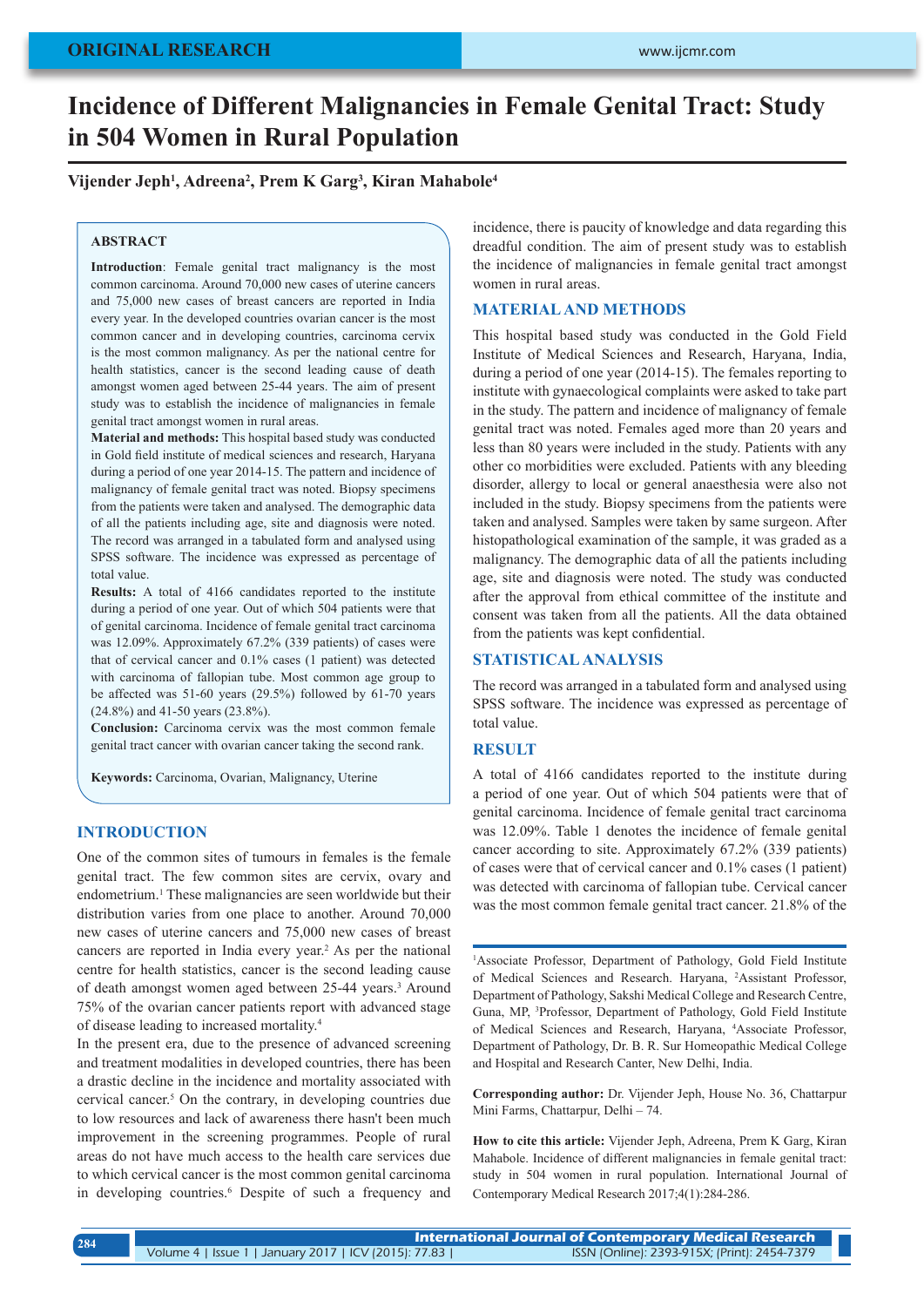| Site of tumor                                                   |                 | <b>No. of Cases</b> | Percentage |  |
|-----------------------------------------------------------------|-----------------|---------------------|------------|--|
| Cervix                                                          |                 | 339                 | 67.2       |  |
| Ovary                                                           |                 | 110                 | 21.8       |  |
| Uterus                                                          | Endometrium     | 22                  | 4.3        |  |
|                                                                 | choriocarcinoma | 19                  | 3.7        |  |
| Vulva                                                           |                 | 13                  | 2.5        |  |
| Fallopian tube                                                  |                 |                     | 0.1        |  |
| vagina                                                          |                 | ∩                   |            |  |
| Total                                                           |                 | 504                 | 100        |  |
| <b>Table-1:</b> Site wise distribution of female genital cancer |                 |                     |            |  |

| Ages range                                            | No. of cases | Percentage |  |  |
|-------------------------------------------------------|--------------|------------|--|--|
| $21 - 30$                                             | 23           | 4.5        |  |  |
| $31 - 40$                                             | 62           | 12.3       |  |  |
| $41 - 50$                                             | 120          | 23.8       |  |  |
| $51-60$                                               | 149          | 29.5       |  |  |
| 61-70                                                 | 124          | 24.8       |  |  |
| 71-80                                                 | 26           | 5.1        |  |  |
| Total                                                 | 504          | 100        |  |  |
| <b>Table-2:</b> Age distribution of malignant tumours |              |            |  |  |

| Age                                                              | Ovary | <b>Cervix</b> | <b>Uterus</b> |  |  |
|------------------------------------------------------------------|-------|---------------|---------------|--|--|
| $21 - 30$                                                        | 3     | 15            | 9             |  |  |
| $31 - 40$                                                        | 40    | 13            | 11            |  |  |
| $41 - 50$                                                        | 81    | 30            | 3             |  |  |
| $51 - 60$                                                        | 102   | 26            | 9             |  |  |
| 61-70                                                            | 79    | 22            | 14            |  |  |
| 71-80                                                            | 38    | ζ             | 6             |  |  |
| Total                                                            | 343   | 109           | 52            |  |  |
| <b>Table-3:</b> Age distribution according to site of malignancy |       |               |               |  |  |

females had ovarian cancer.

Table 2 describes the age distribution of the patients with genital carcinoma. Most common age group to be affected was 51-60 years (29.5%) followed by 61-70 years (24.8%) and 41-50 years (23.8%). Least number of patients was seen in 21-30 years of age (4.5%).

Table 3 illustrates the most common site of malignancy in different age groups. Ovary was the most commonly involved site at 51-60 years of age affecting 102 patients. Cervical cancer was common in 21-30 years of age affecting 15 patients. Uterine cancer was the least commonly involved site.

# **DISCUSSION**

According to our study 67.2% of cases were that of cervical cancer, making it the leading group in our study. According to a study by Port Harcourt et al<sup>7</sup>,  $65\%$  of the patients in their study had cervical cancer. In a study by TC Okeke et al, 66.3% patients constituted that of cervical cancer amongst female genital tract cancer. Nanda kumar et al<sup>8</sup> reported that cervix cancer was the most common cancer amongst females. According to Megafu, 73.1% of all genital cancers were cervical cancers.<sup>9</sup> Only 1 case (0.1%) of fallopian tube cancer was reported in our study. According to a study by Ajith Kumar et al<sup>10</sup>,  $1\%$ of all gynaecological malignancies constituted fallopian tube carcinomas. Kietpeerkool<sup>11</sup> reported its incidence to be 0.48%. The pattern of distribution was different from that of developed countries where ovarian cancer was the leading genital tract cancer, may be due to advancements in screening technologies

and treatment of premalignant lesions.12 According to our study, ovarian cancer was the second most common genital tract cancer. Our study was in accordance with the study conducted by Jasawala et al<sup>13</sup>, in which cervical cancer was the most common site of cancer. In a study by Nkyekyer  $K^{14}$ , cervical cancer was the most common cancer followed by ovarian cancer. A study done by Nwosu SO et al<sup>15</sup> amongst females in Nigeria, he concluded similar results in which cervical cancer was the most common cancer followed by ovarian cancer.

Majority of the patients presented with advanced stages of malignancy due to low level of awareness and education amongst the females. There are also limited number of screening programmes in our country which could also be responsible for advanced stages.16-18

There were few limitations of the study, which include scanty data on the management outcome and follow up records were not taken into consideration.

# **CONCLUSION**

Carcinoma cervix was the most common female genital tract cancer with ovarian cancer taking the second rank. With the aid of proper screening and medical therapies, appropriate and timely treatment should be provided to prevent the disease progressing to advanced stage.

# **REFERENCE**

- 1. Narula Ramesh, Arya Anjana, Narula Kusum, Agarwal Kiran, Agarwal Ashok, Singh Somdutt. Overview of Benign and Malignant Tumours of Female Genital Tract; Journal of Applied Pharmaceutical Science. 2013;3:140- 149.
- 2. Devi KU. Current status of the gynaecological cancer care in India. J Gynecol Oncol. 2009;2:77-80.
- 3. Rayburn WF. Foreword. Cancer Complicating Pregnancy. In, Leslie KK. Obstet Gynaecol Clin N Am. Philadelphia: Saunders. 2005;13-4.
- 4. Hari G. Epithelial ovarian tumor. In: Edmonds DK, editor. Dewhurst's textbook of Obstetrics and Gynaecology. 7th ed. Oxford: Blackwell Science Publishers. 2007. pp. 625- 35.
- 5. Franco FL, Franco ED, Ferenczy A. Cervical cancer epidemiology, prevention and the role of human papilloma virus infection. Canadian Med Ass J. 2001;164:1017-25.
- 6. Bowa K, Wood C, Chao A, Chintu C, Mudenda V, Chikwenya M. A review of the epidemiology of cancers at the University Teaching Hospital, Lusaka, Zambia. Trop Doct. 2009;39:5-7.
- 7. Saleye-Fubara D, Uzoigwe SA. Pattern of primary female genital cancer in Port Harcourt Nigeria, a 12 year review. Sahel Med J. 2003;6:34-9.
- 8. Nandakumar A, Anantha N, Dhar M, Ahuja V, Kumar R, Reddy S, et al. A case control investigation of cancer of the ovary in Bangalore, India. Int. J. Cancer. 1995;63:361-5.
- 9. Megafu U. Cancer of genital tract among Ibo women in Nigeria. Cancer. 1979;44:1875-8.
- 10. Ajith Kumar TV, Minimole AL, John MM, Ashok Kumar OS. Primary fallopian tube carcinoma.Obstet Gynecol surv. 2005;60:247- 52.
- 11. Kietpeerkool C, Surasert P, Srisomboon J, Pantusart A. Primary carinoma of the fallopian tube: J Med Assoc Thai. 2005;88:338-43.
- 12. Monaghan JM. Malignant disease of the ovary. In: